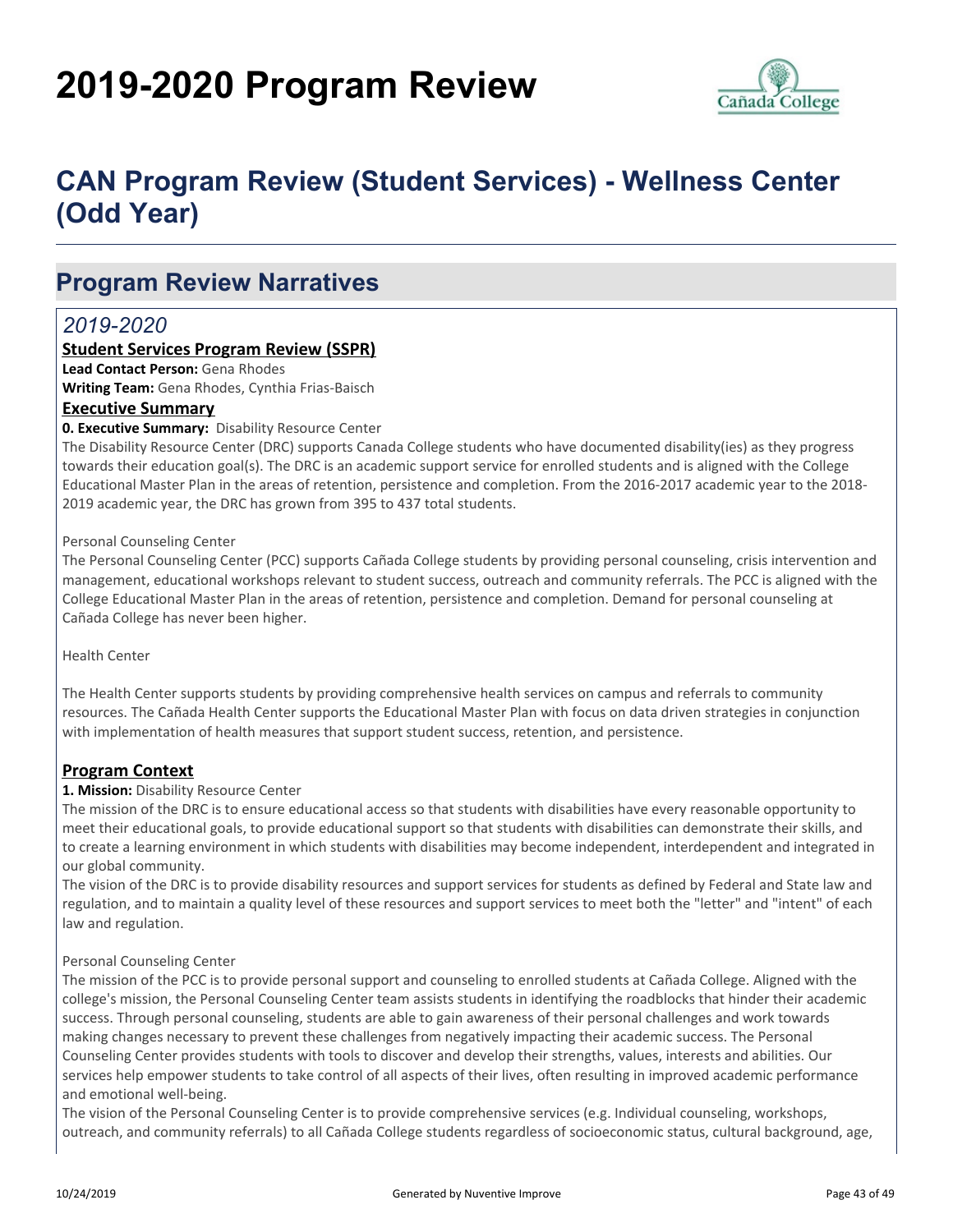sexual orientation, and disabilities. In addition, our vision is to provide training and education in the form of workshops, seminars, meeting presentations, to faculty and staff in order to increase awareness of student needs and issues. This includes crisis intervention and suicide prevention.

#### Health Center

The mission of Cañada Health Center is to support academic achievement by providing high quality health services tailored to the student population and academic setting. The mission of the Health Center correlates strongly with the college's mission statement of achieving academic goals while supporting a diverse group of students. The Health Center offers a convenient low/no cost option for students to help eliminate barriers and foster an environment of equality and accessibility. Furthermore, the Health Center supports the allied health programs by providing low-cost services necessary to enter a specific program or to transfer to a four-year institution. Availability of health services to ALL students demonstrates that the college values: autonomy, individual rights, and support for overall health regardless of age, race, background, gender, sexual orientation, or economic status. A healthy and empowered student is more likely to succeed with their academic goals.

The vision of the Health Center is to provide quality health services based on quantitative and qualitative data while cultivating and growing community/campus partnerships.

#### **2. Program Description:** Disability Resource Center

The DRC provides students with documented disabilities academic support and reasonable accommodations as defined by state and Federal law. Services are provided to students with a wide range of disabilities and are determined on the basis of supporting medical, psychological or learning disability documentation. The services provided include but are not limited to: academic advising, developing accommodation plans, assistive technology training and support, alternate media text conversion, counseling, in class interpreter services, test proctoring, educational assistance classes, and more.

#### Personal Counseling Center

The Personal Counseling Center (PCC) at Cañada College believes that a successful college experience requires, as its foundation, a sense of emotional well-being. To this end, we offer a safe and trusting environment to facilitate mental health care by providing supportive personal counseling for registered students at no charge. The PCC staff provides crisis intervention for the campus community and offers support to faculty and staff regarding students of concern. The PCC also offers outreach and education about social-emotional wellbeing, stress management and suicide prevention to the campus community. The PCC also collaborates with many other student services.

#### Health Center

The Health Center provides healthcare services ranging from basic first aid to a complete doctor's visit with prescription medications and blood work available for all enrolled Cañada students. Prevention and supportive health services such as birth control, immunization and tuberculosis testing is also available for students with some services offered to staff at no cost. The Health Center supports the overall health of the college community whenever there is a TB outbreak on campus in collaboration with San Mateo County TB control unit. The Health Center engages in campus outreach with mobile flu shot clinics, health fairs, and collaborates with public safety and ASCC during events. Furthermore, the Health Center collaborates with Vitalant blood centers and hosts a blood drive every semester.

#### **3. Community & Labor Needs:** Disability Resource Center

The DRC staff regularly communicates and meets with Directors and Counselors at our sister colleges in the district. Our LD specialist is active in Region 3 the Learning Disability Specialists group. In addition, she was voted in as the northern California Learning Disability chair for California Association for Postsecondary Education and Disability (CAPED). She was a presenter at the annual CAPED state conference in both Fall of 2018 and Fall or 2019.

#### Personal Counseling Center

The PCC maintains close connections with community providers of free and low cost personal counseling services in San Mateo County. Many students need services beyond what the PCC provides and we maintain connections with community resources, centers and hospitals. We also maintain a close connection to Sparkpoint as a source of support for students with food, housing and legal needs.

Health Center

The Cañada students and community are experiencing an insurance concern due to current laws. Many students have partial medi-cal, excessive co-payments or limited insurance that prevents them from seeking and receiving healthcare from a community health provider. Many community health providers will not accept new patients who are insured through medi-cal because of monetary reimbursement and navigating the bureaucracy. The result is a health care "gap" in which community referrals are limited and students have difficulty receiving health care within the community in a timely or effective manner. The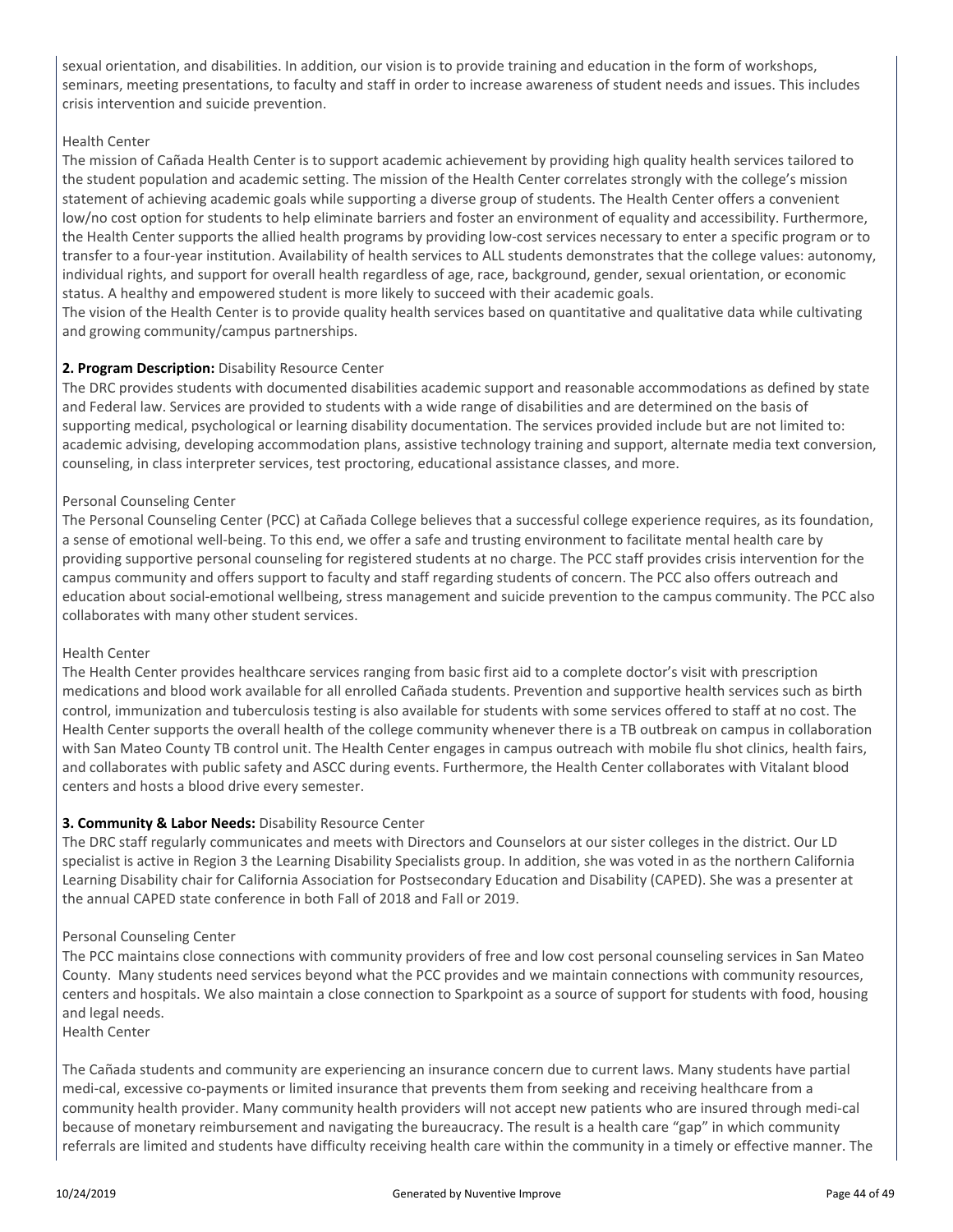health care gap results in the Health Center being a primary care provider and providing for students in a manner that the center is not equipped to handle (long term psychotherapy medications/higher acuity of care medical conditions/after hours- extended hours). Despite these barriers, the Health Center continues to fill the gap by providing short-term therapy and treatment of episodic illness.

### **4. Equity & Access:** Disability Resource Center and Personal Counseling Center

The DRC and PCC are committed to ensuring equitable access to all students. All students have open access to our services. We strive to provide reliable services by offering appointments five days a week and offer evening appointments. Our staff is trained to be student centered and kindly offer all of the assistance and support appropriate to our departments. The mission of the DRC is to ensure educational access to students with disabilities. Student needs are addressed individually through the interactive counseling process and by offering advocacy for students with professors when needed. In addition, one of our counselors, Jenna French, serves on the ACES committee and shares information to both departments.

Personal Counseling supports all students in an equitable manner by offering individual counseling for all issues and problems students bring forth. Our personal counselors and MFT associates receive training in cultural competency and disproportionally impacted student groups. In addition, we have a Spanish speaking personal counselor, Maria Quinones, for students who prefer counseling in Spanish. The PCC staff strives to collaboratively work with colleagues across campus to further student success and equity.

#### Health Center

The Health Center is centrally located, next to the dining hall making it very accessible and easy to visit. Being part of the Wellness Center makes it convenient to refer students to the Disability Resource Center and Personal Counseling. All students are welcome and treated with the utmost respect and professional manner regardless of age, race, religion, background, gender, sexual orientation, or economic status. The Health Center has a bilingual Spanish-speaking nurse who helps bridge the language barrier gap with the ESL and international students. The Health Center offers evening hours twice a month until 5pm so the evening students can have access as well.

# **Looking Back**

#### **4. Major Accomplishments:** Disability Resource Center

The DRC continues to grow. From the 2016-2017 academic year to the 2018-2019 academic year the DRC has grown from 395 to 437 total students. During Fall semester of 2017, the DRC was approved to hire a full time, non-tenure track, 10 month counselor position. To Nhu Do was hired and began working in Spring 2018. SMCCD had approved a paperless file management system, Clockwork and our Alternative Media IA II, Celeste Kidd, was trained and worked toward implementation. In the Spring 2019 semester, it was determined by all three campus and the district that this system was not working well for our needs and therefore the plan was cancelled. We are currently in the process of exploring the use of SAMS, the online system adopted by CSM and Skyline DRC departments.

 DRC counselors have updated and created new internal procedures with the goal of streamlining access for students and making procedures clear and uniform. A process was created with Admissions and Records to identify and notify students who may be at risk for not qualifying for priority registration. Our counselor and LD specialist, Jenna French, made numerous presentations to various departments on campus on topics such as, explaining DRC services, how faculty can facilitate DRC accommodations, transferring accommodations, LD explained and math substitutions.

In Spring 2018 we were able to move our DRC testing to the Alt Media lab and two new offices were created in the Wellness Center. This adjustment in use of space has allowed us to have office space for our additional counselor and PCC use. The DRC and PCC had a challenging two years due to numerous changes in personnel. We were not able to hire a permanent Director for various reasons and have relied on an Interim and even substitute for the Interim Director. In addition, we have had changes to front desk staff due to leaves taken. In spite of these challenges, we were able to serve more students and improved many of our internal procedures. The DRC has successfully completed all regularly scheduled state audits during this cycle with zero findings.

Our categorical allocation from the state has increased steadily over the past few years as well. The most recent project has been a pilot program partnering with the Assessment Center for proctoring DRC exams. We have had meetings with staff from both departments, clarified the process and have begun the pilot. We will be assessing how this works for students as well as faculty and both departments.

#### Personal Counseling Center

During the Spring 2018 semester, the San Mateo Community College District applied for and received a Mental Health Grant. Peggy Farrell, MA., was hired in Fall 2018 in a part time faculty position to implement the goals and objectives of the grant. We were able to fulfill a long term goal of forming a chapter of the national student club organization, Active Minds. In addition, we formed a mental health peer educator program to train students to help erase the stigma of mental health issues and educate elements of self-care and active listening skills. Active Minds offers suicide prevention awareness and skills to validate,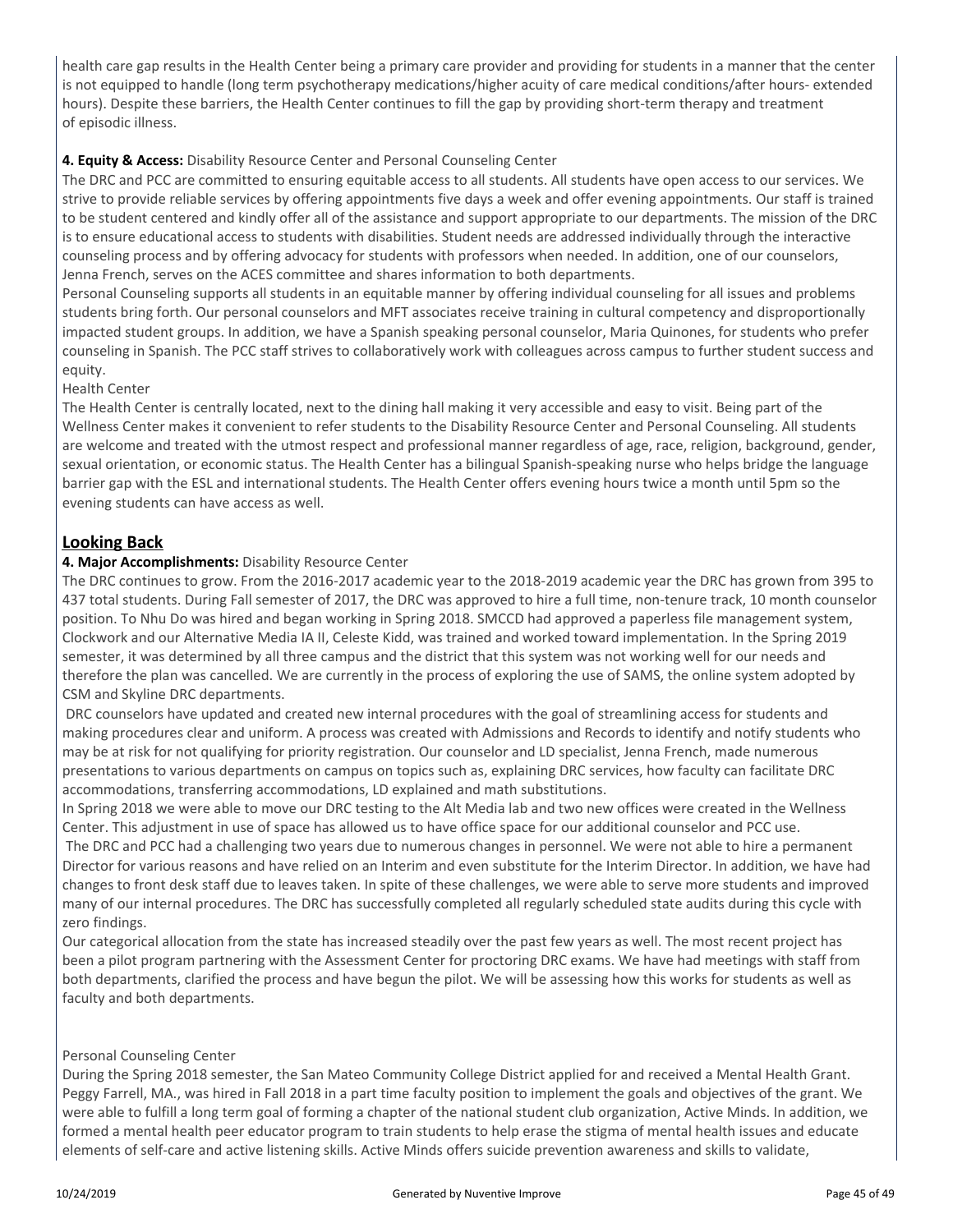appreciate and refer students. Student peer educators also presented in classrooms across campus. This increased outreach and general information about social emotional issues, and enhanced familiarity of the PCC services and thus resulted in improved student service. Active Minds Club held two events in Spring 2019 were a movie night and Stress Less Day. In addition, they collaborated with several other ASCC clubs such as Latinx, Gender Sexuality Alliance and International Club. The Mental Health Grant also allowed the purchase of technology and assessment of mental health and wellbeing as well as risk assessment. In addition, the PCC recruits three graduate students per academic year to serve as intern counselors with students. They are trained and supervised by Dr. Gena Rhodes and all together, they are able to hold counseling sessions with up to 30 students a week.

 Dr. Rhodes gave a training in SafeTALK, a suicide awareness and intervention program that is recognized world-wide for quality. Dr. Rhodes gave the first on campus training to faculty and staff in January 2018. We plan to offer this regularly going forward. Dr. Rhodes also presented several SafeZone workshops with a co-trainer and will continue to hold these trainings. She also was a member of the Dreamers Task Force as the mental health advisor. She also presented in classroom workshops on stress reduction and mindfulness. Dr. Rhodes has also been a member of Cañada's CARES team and contributes a mental health perspective to cases of students of concern.

Health Center

In 2018 the Health Center hired a part-time permanent office assistant and a clinic coordinator position was created. Clinic flow and efficiency has improved significantly with these new additions. The Health Center is currently working closely with college resources to encourage knowledge of services offered. The Health Center maintains multiple partnerships within Cañada College and collaborates with the community. The Health Center has successful relationships with various departments such as Radiology Technology, Early Childhood Education (ECE), Medical Assisting, DRC, Personal Counseling and SparkPoint. Community partnerships include, Planned Parenthood, San Mateo County Health Van, San Mateo Hospitals and Clinics, San Mateo County Immunization Program, Quest lab, Samaritan House and Vitalant (former Blood Centers of the Pacific). The electronic medical record (EMR) is a valuable asset for health services and has many options to expand for user accessibility. The Health Center continues to maintain the comprehensive health services at the same standard of care offered at a community clinic.

# **5. Impact of Resource Applications:** Disability Resource Center

The addition of a full time counselor has improved our ability to serve students by offering more open appointments thus quicker service to students. We are able to respond to their needs for accommodations, testing, communicating with instructors etc. Also, having two counselors allows for increased planning and improving procedures as they are able to work together on these projects. Also, our LD specialist now has more time freed up from counseling to conduct LD assessments. This valuable service is requested by many of our students.

Personal Counseling Center

The PCC did not have any new resources from the last program review cycle. The addition of a Mental Health Educator has greatly expanded our campus outreach and student involvement. This position is through a Mental Health Grant. Health Center

The Health Center provides literature on a variety health related topics. It provides one on one education to students related to diseases or health maintenance during their encounter. Student satisfaction surveys have provided positive feedback about the services offered and are very pleased with the staff. With the addition of the office assistant, clinic function and flow has improved, However because it is part-time, clinic work is affected when the shift ends resulting in delayed registration of students. In addition, there is no Health Center front desk coverage to greet, schedule students and assist them to fill out the proper forms and guide them to the right service department, including DRC, PCC and Health Services.

# **Current State of the Program**

# **6A. State of the Program - Observation:** Disability Resource Center

The DRC has been able to maintain a high level of quality services to an increased number of students in major part to the continued support from fund 1, Equity, and SSSP dollars. This financial support has allowed the DRC to offer increased accommodation counseling hours.

While our growth has resulted in some increase in our categorical allocation, it is not clear if this trend will continue once the new allocation formula takes full effect. While it has always been the intent of the Chancellor's Office for DSPS funded programs to receive additional financial support from fund 1 and other categoricals, the Cañada DRC would like to become more selfsufficient. Changes in the DSPS allocation rules to reward districts that generously support DSPS categoricals with fund 1 dollars should help in this area, but we will have to wait and see.

At of the time of this writing the DRC is in the process of hiring a permanent director. The DRC has been without a permanent Director since the end of 2017. A pilot program to move the DRC exam proctoring to the Assessment Center began in Fall of 2019. It is our hope this move proves successful for students as well as staff. In addition, the Interim Director of both the DRC and PCC has a strong mental health background and experience. This has allowed for a greater collaboration between the DRC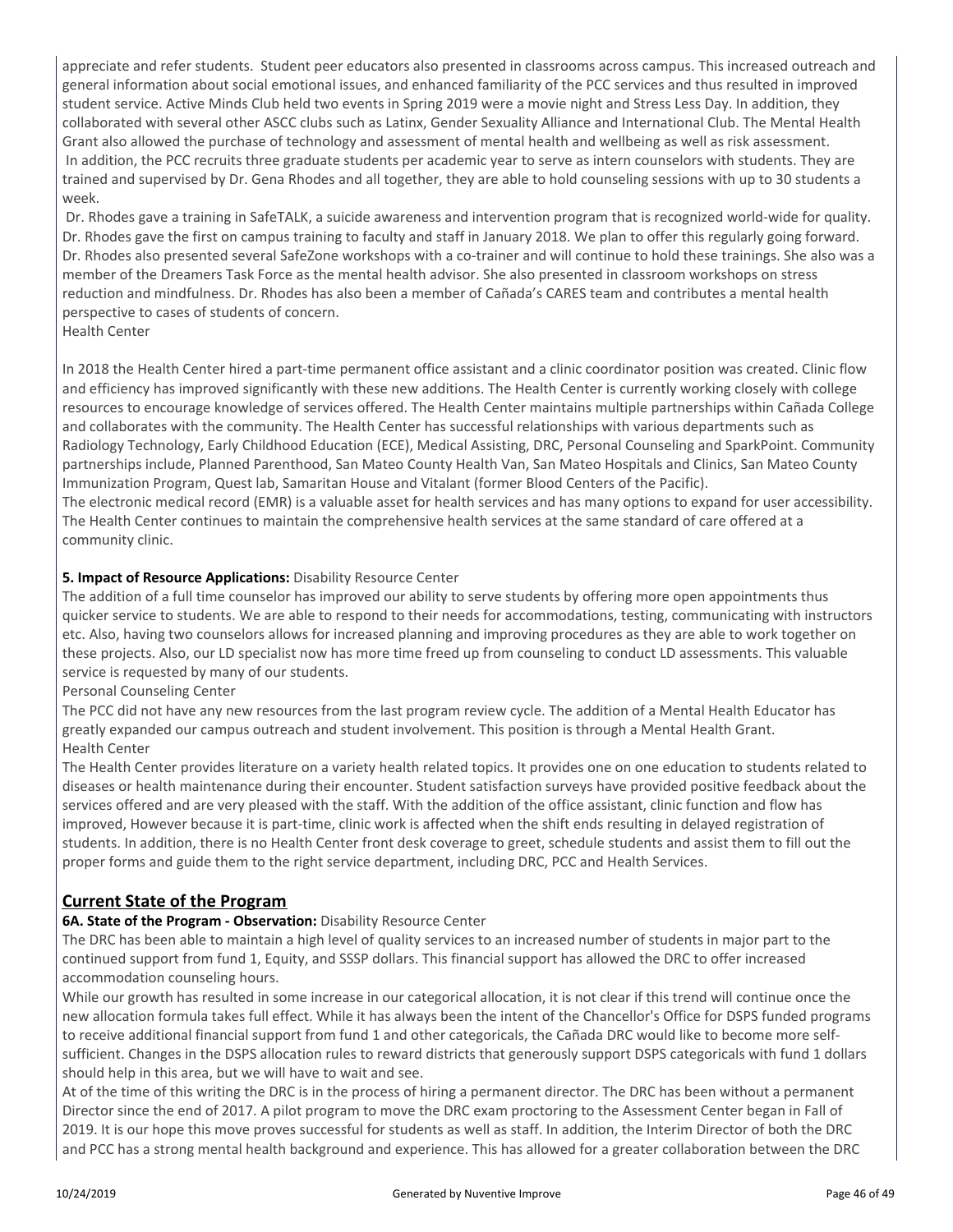and the PCC. This has improved our student service and increased the number of registered DRC students with a mental health designation.

# Personal Counseling Center

There has been a significant increase in number of students requesting appointments for personal counseling. We have been offering appointments in a timely manner for all students and able to serve students with immediate needs as well as handle crisis intervention. The increase in access by students seems to come from an increasingly positive sense of the services we provide among students as well as more faculty and staff suggesting students access our support. The PCC has increased outreach efforts to students as well as faculty and staff. The addition of our mental health peer educator program and the Active Minds student club has contributed greatly to this increase. In Spring semester of 2018, the PCC became a part of the Counseling Division. This partnership has allowed for increased collaboration with the academic counseling division and has benefitted both departments.

#### Health Center

In 2018 there was a decrease in student Health Center visits. In 2017 there were 859 clinic encounters vs 727 in 2018. This may be due to the discontinuation

of Family PACT (Planning, Access, Care & Treatment) services. These services

are extremely important to the sexual health of the students and they are free to

eligible clients. Most of the students qualify for this program.

Funding is dependent on enrollment and represents an ongoing consideration for continuing to maintain offered services. Another challenge the Health Center faces is the limited hours of operation as well as a need for increased Health Center student awareness.

The Health Center's greatest strength is the committed staff. The nurse, Nurse Practitioners have a wealth of knowledge and experience and truly enjoy working with the college community. They treat everyone with respect and professionalism, value and embrace everyone's individuality. The Health Center continues to provide high quality, expanded level of services to students.

#### **6B. State of the Program - Evaluation:** Disability Resource Center

The DRC will benefit from the stability in leadership from the hiring of a new DRC Director. Under the leadership of a new director, the program should continue to increase outreach and awareness campus-wide about DRC services. The DRC should increase community and High School outreach and participate in recruitment activities.

Further, the DRC looks forward to the full implementation of SAM, an accommodation management software program. Once fully implemented, this software should help to streamline many of the accommodation and request processes for both DRC students and faculty as well as streamlining communication between colleges in our district. In addition, the DRC will continue the pilot program for proctoring exams in the Assessment Center. Students will be surveyed as to how the new location works for them so we can make any changes needed.

#### Personal Counseling Center

The personal counseling center will continue our outreach to students with the Peer Educator for Mental Health program. The funding for this current program will end in June, 2020. We are currently applying as a district for another Mental Health Grant. This funding would allow a continued focus on peer to peer education, increased awareness, anti-stigma around mental health issues and suicide prevention. In addition, we could sustain the part time position for staff to continue to oversee and advise peer mental health mentors to create and maintain an Active Minds Club. Personal Counseling Center staff plans to increase outreach on campus to classrooms, department and division meetings, student services programs and student clubs. Dr. Gena Rhodes will continue to be a member of the CARES team, present suicide prevention and SafeZone trainings on campus. We are planning to expand our trainings to become regularly scheduled for ease of access to our campus community. She will also continue to recruit and train MFT associates on a yearly basis to provide the number of appointments to meet the student need and demand.

#### Health Center

With the hiring of the permanent part-time office assistant position, we are able to do more campus outreach and should resume class presentations. We need to continue tabling with campus partners, maintain our collaboration with community agencies, continue health fairs, continue vaccination program with the health department and continue to collect feedback from students via surveys. In addition, increase advertising through social media should be pursued.

Our student population is under insured and STI's (sexually transmitted infections) are on the rise with this age group, it is imperative that Family PACT (Planning, Access, Care and Treatment) be re-instated at Cañada College Health Center. Pregnancy rates remain high in this age group as well. The overall goal of Family PACT Program is to ensure that low-income women and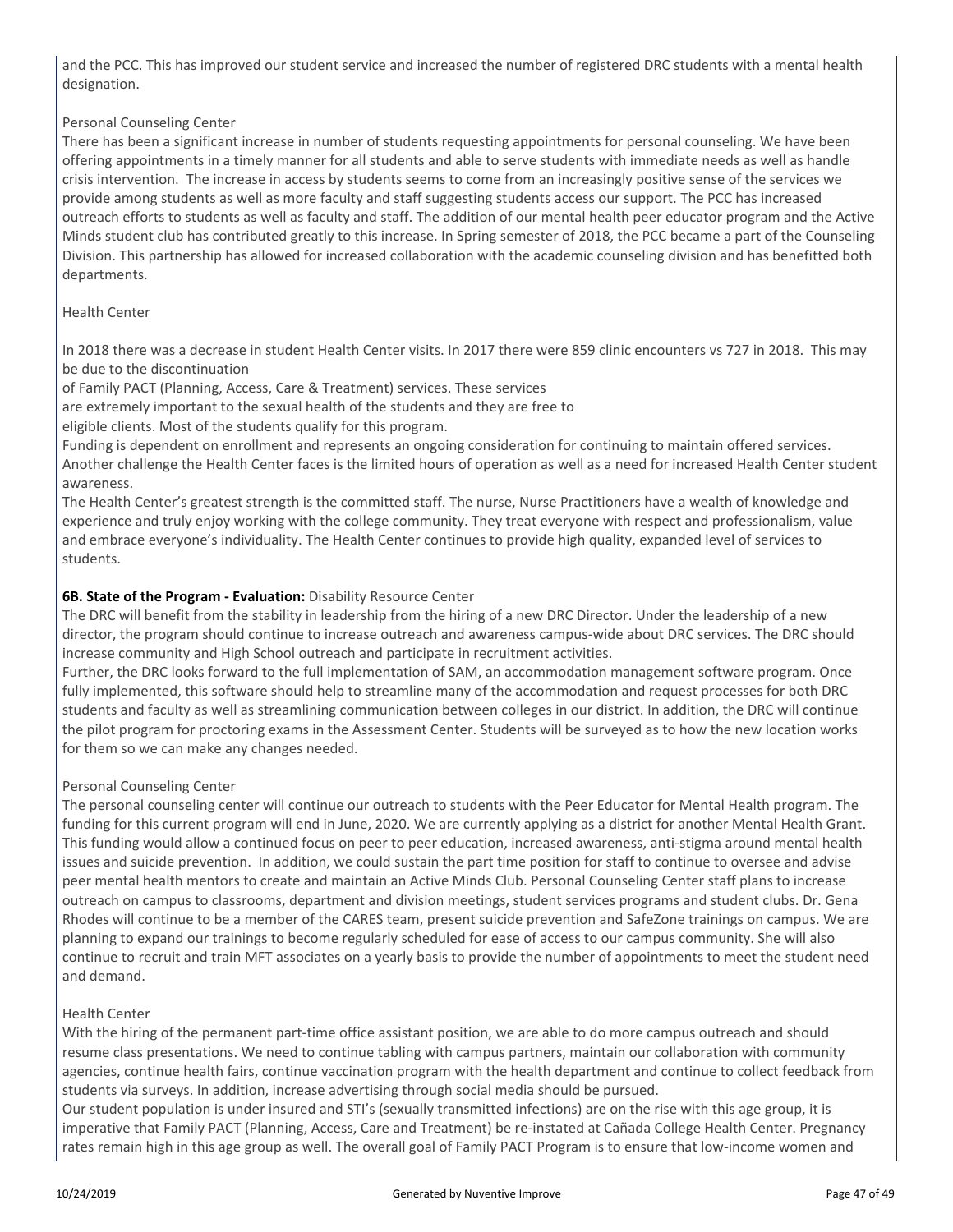men have access to health information, counseling, treatment and family planning services to reduce the likelihood of unintended pregnancies. These services are free of charge to qualified applicants and most of the students on campus qualify. Students should not have to worry about health related burdens while they are focusing on career goals. Medical staff require training and continuing education to maintain credentialing as well as executing current medical standards of practice that are ever changing. Staff training and continuing education needs continue to be a priority, especially if Family PACT is re-instated at the Health Center.

# **7A. Current SAOs & SLOs:** Disability Resource Center

SAO:

Students will report a satisfaction rate of at least 80% on all major components of DRC service provision.

#### Personal Counseling Center

SAO: Students will report a satisfaction rate of at least 80% on all major components of PCC service provision.

Health Center

SAO:

Promote health awareness throughout the college community. To provide a variety of health services at an affordable price. To provide services in a timely manner and make them available at a convenient hour for students.

SLO:

The student will gain new knowledge or information while the health provider discussed the flu vaccine, flu and prevention.

#### **7B. SAO Assessment Plan:** DRC and PCC

Both the Disability Resource Center and the Personal Counseling Center will greatly benefit from stable leadership from a permanent Director of both programs. This person will take the position in January 2020. The new Director will construct a SAO assessment plan going forward.

#### Health center

A satisfaction survey was administered to students post Health Center visit.

During the Fall 2019 semester a satisfaction questionnaire was given to students after their Health Center visit. The form was a 1-5 rating scale, with 5 being the most satisfied with the services being offered. Please indicate your satisfaction next to the question.

The survey asked the following questions:

- 1. How satisfied were you with the helpfulness of the Health Center staff?
- 2. How satisfied were you with the amount of time needed to complete your visit?
- 3. Was your privacy maintained?
- 4. Would you recommend the Health Center?
- 5. What is your overall satisfaction with the Health Center?

**7C. SAO Assessment Results & Impact:** SAOs were not assessed for DRC or PCC during this review period due to not having one permanent Director.

Health Center

100% of participants reported a 5 as their level of satisfaction with the health services.

#### **7D. SLO Assessment Plan:** Health Center

The SLO posttest questions included:

- 1. The flu vaccine does not give you the flu.
- 2. You should get the flu vaccine every year.
- 3. It takes a couple of weeks to give you protection.
- 4. The flu vaccine does not protect you from all viruses.
- 5. Washing your hands with soap and water prevents you from spreading germs and protects you from getting sick.
- 6. Sneeze and cough into your elbow.

#### **7E. SLO Assessment Results & Impact:** Health Center

The office assistant collected the post surveys. There was an increased knowledge gained during their visit with the health provider. All participants marked that they learned at least one new fact.

# **Looking Ahead**

**7F. SAOs & SLOs for the Next Review Cycle:** Disability Resource Center